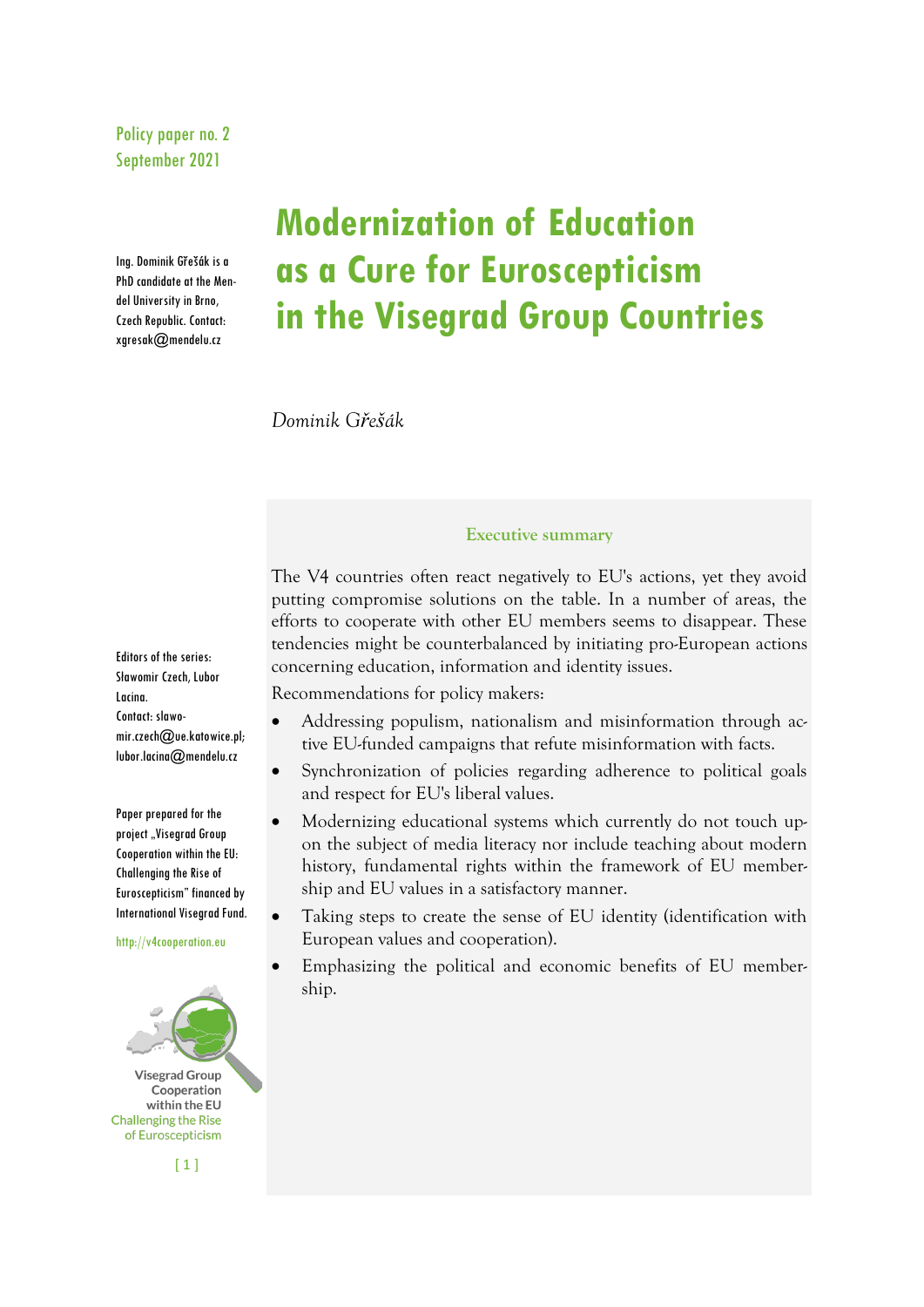#### **Some manifestations of Euroscepticism in V4**

Euroscepticism can be understood as critical attitude against one or many areas of EU policies but also as a criticism of European integration as a process (Kaniok 2011). Eurosceptic manifestations are mainly related to the promotion of the democratic legitimacy of the EU (Ultan, Ornek 2015). Populist parties use the EU as a priority cause of failure to promote a country's national interest (Danics, Tejchmanová 2017). However, Ultan and Ornek (2015) mention that if the EU focuses on the essence (roots) of Euroscepticism rather than perceiving it as a process, then the argumentative powers of Eurosceptics will weaken.

The EU criticizes Hungary and Poland for threatening the independence of the media and the judiciary and for the state of their political systems. In autumn 2020, Hungary and Poland blocked the adoption of the EU budget for the period 2021-2027 (ČTK 2020). Polish no-LGBT zones were condemned by European Commission. The new law, which prohibits informing schools about minority sexual orientation, has been heavily criticized in Hungary (ČT24, 2021). Hungarian Prime Minister Viktor Orbán questions deeper EU integration and criticizes the EU for migration policy (Zgut, Csehi 2019). The leader of the Polish ruling party Jarosław Kaczyński uses Eurosceptic rhetoric to address topics such as dissatisfaction with Western European states, migration, support for traditional family values and condemnation of political correctness linked to Muslim minorities and LGBTQ. Additionally, he hammers European Commission for the alleged assaults on Polish sovereignty (Zgut, Csehi 2019). Czech political party ANO, led by Prime Minister Andrej Babiš, supports EU reform and promotes the reduction of bureaucracy in Brussels. During the migration crisis in Europe, Babiš criticized the reception of refugees in the Czech Republic (Koźbiał 2020). In addition, according to the European Commission's inspection report, Andrej Babiš has a conflict of interest because he has a direct economic interest in the success of the Agrofert holding. According to the auditors, subsidies from the EU structural funds, which companies received from the holding company since 9 February 2017, are unjustified (ČTK, Aktuálně.cz 2021). There is currently no political leader in Slovakia with such a Eurosceptic narrative as in the above-mentioned states. On the contrary, Šabata (2021) states that President Čaputová supports the abolition of the right of veto, so that the agreement of all EU Member States cannot be blocked by one state only. However, Ušiak and Jankovská (2019) argue that Euroscepticism circulates across Slovak society and that one of the reasons is the radicalization of people and political elites, which results in sensitivity to controversial issues in society - the emergence of manipulation. In Slovakia, too, the topic of migration is exploited by populists and Eurosceptics (e.g., ĽSNS).

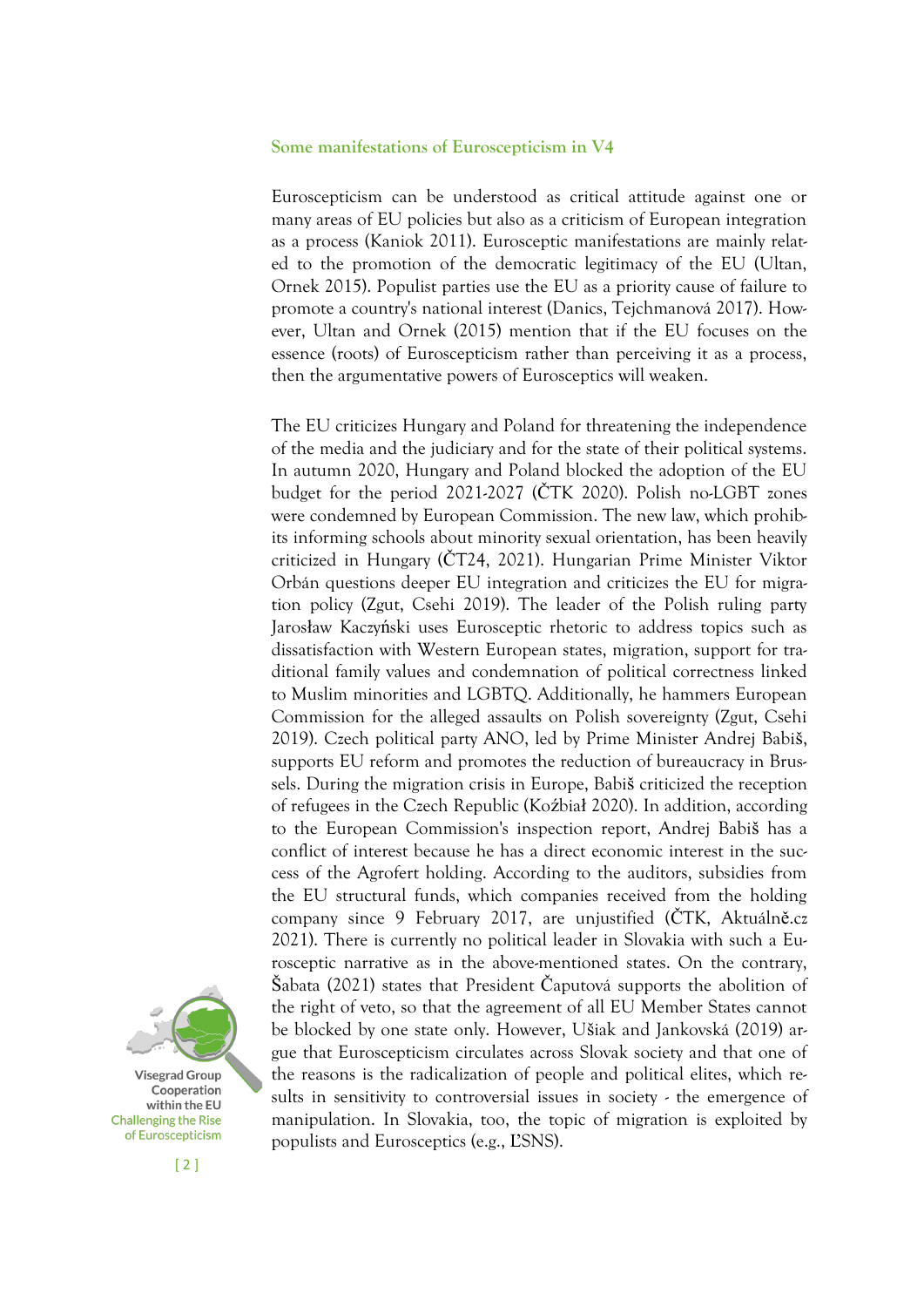### **Identification of possible threats stemming from Euroscepticism**

At present, only in the Czech Republic distrust of the EU prevails over trust (European Commission 2021a). In 2010, confidence in the EU was higher in Slovakia and Poland than in Lithuania (one of the most pro-European countries). However, in 2015 declines in the confidence in the EU among all V4 countries could be noticed compared to 2010 (Poland: 48 vs. 58%; Slovakia: 48 vs. 71%; Czech Republic: 43 vs. 50%) (European Commission 2011; 2015). Around this time the EU addressed the migration crisis and dealt with the effects of the debt crisis – two factors that may have provoked Eurosceptics.

The current Eurosceptic narrative in the V4 states can damage political relations within the collective of all EU Member States. Indeed, it may be that unjustified Euroscepticism in the V4 countries, which would theoretically gain momentum, may have encouraged political actors in other Member States to engage in such a Eurosceptic narrative. This could result in the fragmentation of the entire collective of EU Member States a negative impact on political and economic negotiations, a paralysis of international cooperation, an inability to resolve by consensus.

Unlike Slovakia, Hungary, Poland and the Czech Republic do not belong to the euro area. In the latter two countries, the public's position against joining the Eurozone prevails (in Poland 56% of respondents is against joining the Eurozone, in the Czech Republic 60% and in Hungary 31%) (European Commission 2021b). Euroscepticism can move the debate on the adoption of the euro to the level of emotions and overshadow the constructive debate on the positive and negative consequences associated with common currency (e.g., transaction costs, euro area membership requirements etc).

Populists can use a possible increase in social distrust of the EU to push for exiting the EU. The referendum on leaving the EU in the UK is one example of such story. A possible exit from the EU may have a negative impact on the V4 states, including trade policy and economic prosperity, which would be a consequence of leaving EU's Single Market. In terms of economic aspects, there would also be a risk of a decline in foreign direct investment in the V4 countries. The financial capital of Western investors could thus be transferred to other Member States (e.g., Romania or Slovenia).

With the accelerated ascent of Euroscepticism, political parties representing nationalist or xenophobic views may eventually come to power. An example is Czech political party SPD, which is characterized by xenophobic and strongly nationalist elements according to the report on extremism (see the Ministry of the Interior of the Czech Republic 2021). SPD

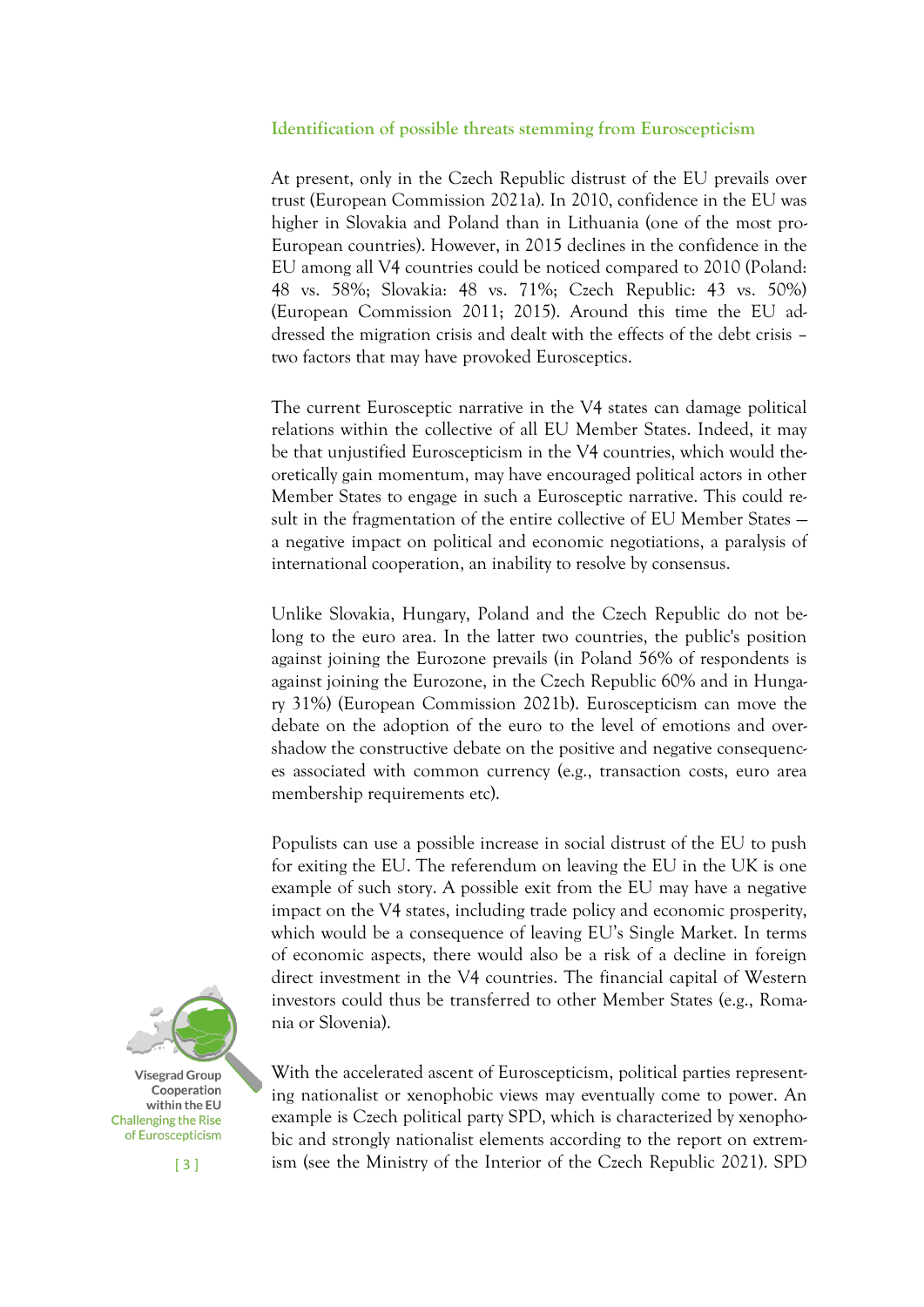promotes also withdrawal from the EU (SPD 2021). Parties with xenophobic, nationalist, or even populist elements can undermine democratic values, which can have an adverse effect on the state's political developments leaning possibly to autocratic rule style.

## **How to curb the damage inflicted by Eurosceptic motives**

Politicians are aware of the power of the media and do not resist using it. The media was misused before the referendum on UK's withdrawal from the EU. Campaign Vote Leave laundered £750,000 shortly before the referendum, which they spent on these online disinformation campaigns (TED 2019). Even in V4 we can find examples of how the media have been misused for political ambitions. The dailies of the media group MAFRA, owned by Babiš, were criticized for their political bias (Jirák, Köpplová, 2020). The election campaigns in 2013 and 2017 were dominated by advertisements from ANO. Unlike other political parties, ANO funding is not dependent on state funding or membership fees. ANO has only one benefactor — Babiš (Buštíková, Guasti 2019). In Poland, political party PiS installed a new leadership on public television and radio, which laid off three hundred employees and other journalists left voluntarily. Important functions are held by people who are loyal to PiS (Aktuálně.cz 2020). There is a pro-government media association in Hungary — it facilitates censorship and control of media content. Both the Media Council and the Hungarian Competition Authority (bodies controlled by Fidesz) have made it impossible for political reasons to merge independent media groups (Griffen 2020). In Slovakia, the centreleft government of the then Prime Minister Fico redirected its advertisements to friendly media (radio Viva, news channel TA3, daily Pravda). The government has also reduced purchases of centre-right media advertising — the political bias of government advertising spending (Transparency International 2013). Based on these examples, we believe the protection of political media should be increased, as they are essential for a well-functioning democracy.

Populists are currently struggling to damage West's reputation as a place of opportunities (conditions for a better standard of living), and are questioning the belief that Western liberalism is an attractive destination for emigrants from Central and Eastern European countries. The goal of populists from this region is to prove that the East is better than the West (Krastev, Holmes 2018). In any case, a look at the state of democracy and living standards in Eastern European non-EU countries, such as Ukraine and Belarus (Perlínová 2020; UNICEF 2020), suggests that leaving the EU would not be politically and economically beneficial for the citizens of V4 countries.



[ 4 ]

The decline in the perceived gains stemming from EU membership in Hungary is also due to citizens not noticing a rapid improvement in liv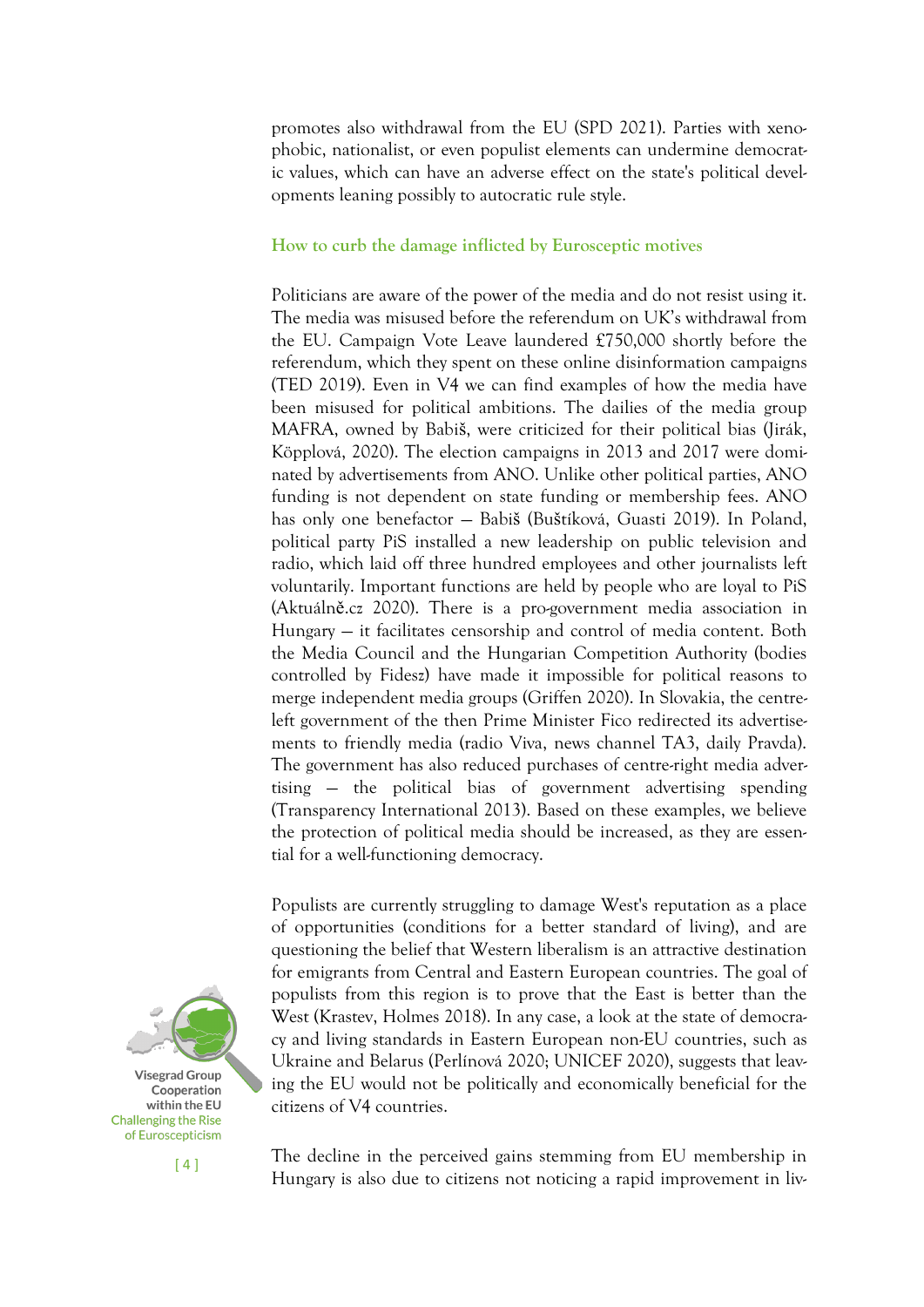ing standards. Hungarians did not recognize the tangible personal benefits of membership, even though Hungary emphasized the political benefits of membership before joining the EU in the 1990s: political participation in the EU institutions, guarantees of strong democracy, freedom of movement and the abolition of borders between Member States (Heller, Kohut, Kriza 2013). Similar feelings were recorded in the Czech Republic: with the advent of democracy people expected prosperity and since their expectations were not met, they are willing to look for a political alternative (Císař 2019). Citizens need more emphasis on the factual information and benefits of membership that they should appreciate. A solution is offered in the form of greater transparency in the use of EU financial funds. For example, for the period 2014-2020, according to the European Commission [2020a], the V4 countries contributed  $\epsilon$ 57,952.8 million to the EU budget and received  $\epsilon$  195,685 from it. For comparison, only Germany and France together contributed 349,490.6 million to the EU budget and received  $\epsilon$  179,002.

It is also important to mention the role of identity. Khaled (2019) noticed that national identity will always be strong and will not allow for a greater importance of European identity. However, it is possible that the two identities may coexist. The reasons for the weak European identity are mainly due to the following factors: bias towards economic stimuli, individual preferences and a strong base of leading political parties.

European nations have their own cultures, languages, customs and traditions. Many of them fought against each other in the past, and it was not until the 1950s that a longer period without war began. All this could possibly undermine the collective European identity. Even so, it is possible to break down the so-called barrier, for example by modernizing the educational system or, for example, by cross-border mobility of workers and students. The EU was created to unite the peoples of Europe and strengthen peace, and it is therefore worth pulling together.

Based on the factors outlined above, which are associated with Euroscepticism, it is recommended to focus on strengthening the educational system. Luc Van den Brande, Adviser to Commission President Jean-Claude Juncker, has already proposed raising awareness of European integration among young people in order to increase trust between the EU and nation states. He recommended introducing general education about the EU and its history (Fox 2018). The European Parliament has further specified this proposal in the European Parliament's motion for a resolution on learning EU at school (2015/2138(INI). The European Parliament mentioned that, in order to reduce Euroscepticism in society and also to ensure that society does not feel a democratic deficit in membership, citizens should be better informed about the EU and should be encouraged to take an interest in the project of European unification as well as actively participate in it (European Parliament 2015). Alas, in the



[ 5 ]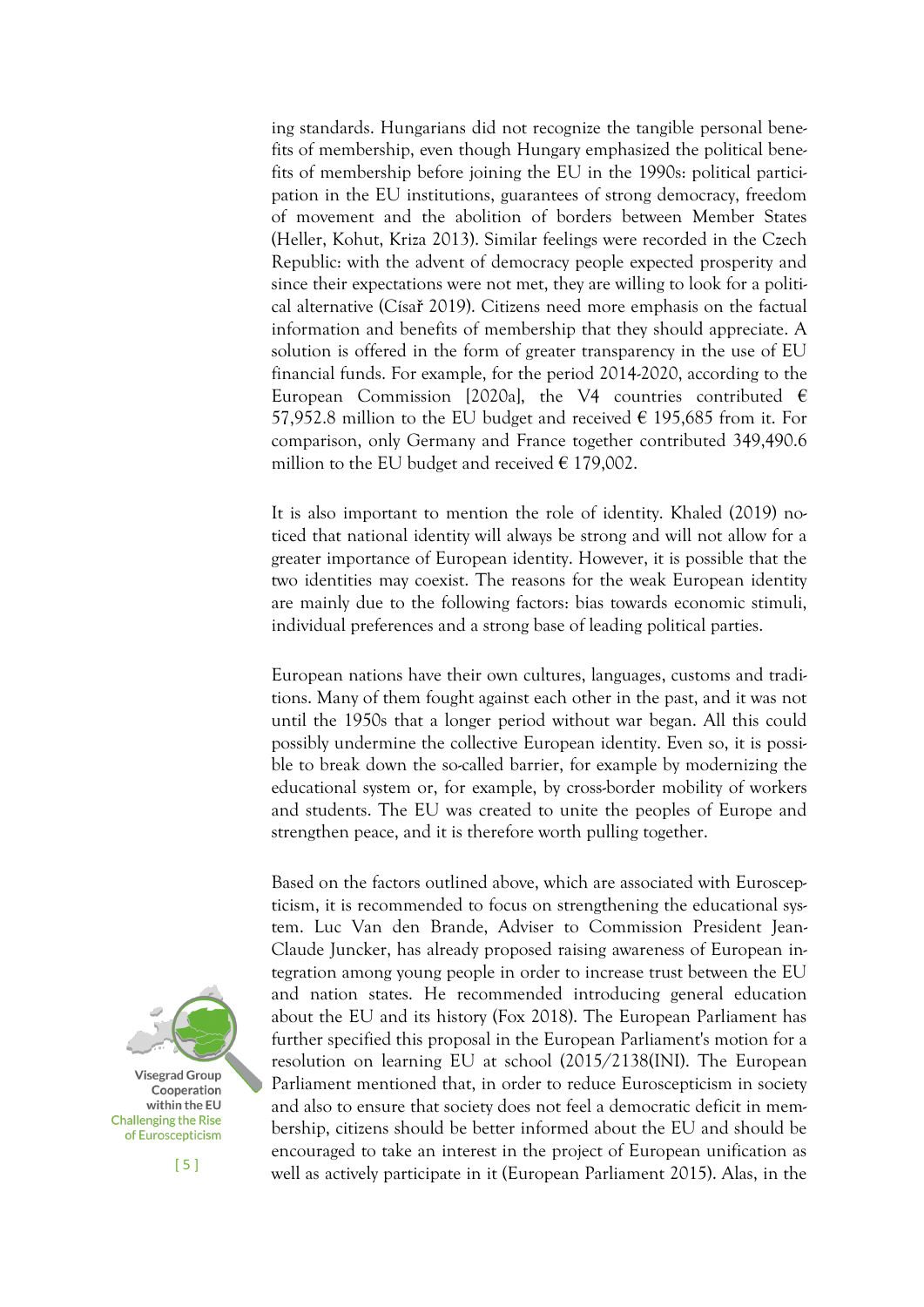Czech Republic as much as 50% of respondents do not understand how the EU functions, in Hungary 38%, in Slovakia 32% and in Poland 19%. The EU average is 37% (so Hungary and the Czech Republic are above average in this respect) (European Commission 2020b). Thanks to the modernization of the educational system, it is possible for citizens to become more aware of the EU and to be able to objectively assess the advantages and disadvantages of membership. It is essential to provide citizens with information on their rights in the EU or the differences between Member States and non-Member States. As part of a long-term strategy, it is necessary to educate the pre-productive generation in particular, but it is also important to focus on the productive and postproductive part of the population. The latter two generations decide in what shape and condition they will pass on their country to the future generation.

60 50 40  $30$ 20  $10$  $\theta$ IR SE LT NL BE EE DK ES FR LV  $SI$ AT PL EL DE MT BG PT HU SK HR CZ  $2004$  2012 2020

Figure 1: The share of EU citizens aged 25 to 64 with tertiary level of education

Flags used:  $b = B$ reak in times series,  $d = D$ efinitions differs, more metadata on Eurostat  $(2021)$ ,  $p =$  provisional.

Source: Own processing using data from Eurostat (2021).

Modernization of education is not just about raising citizens' political awareness of the EU, but it also leads to increased qualification of individuals, which has a positive impact on increasing their value in the labor market and improving their living standards. Moreover, several scholars (Foster and Frieden 2021; 2017; Becker, Fetzer and Nova 2017) have demonstrated that well educated and highly qualified people have benefited from European integration the most and share a positive attitude towards the EU. Baute et al. (2018) argue that people with tertiary education have a lower level of fear of European integration than people with lower education. Sarrasin, Kuhn and Lancee (2018) mention that even though Switzerland is not a member of the EU, Swiss with tertiary education and higher incomes support the EU rather than being Euro-



[ 6 ]

<sup>1</sup> Includes: short cycle tertiary education, bachelor's or equivalent degree, master's or equivalent degree, doctoral or equivalent degree (Eurostat 2021).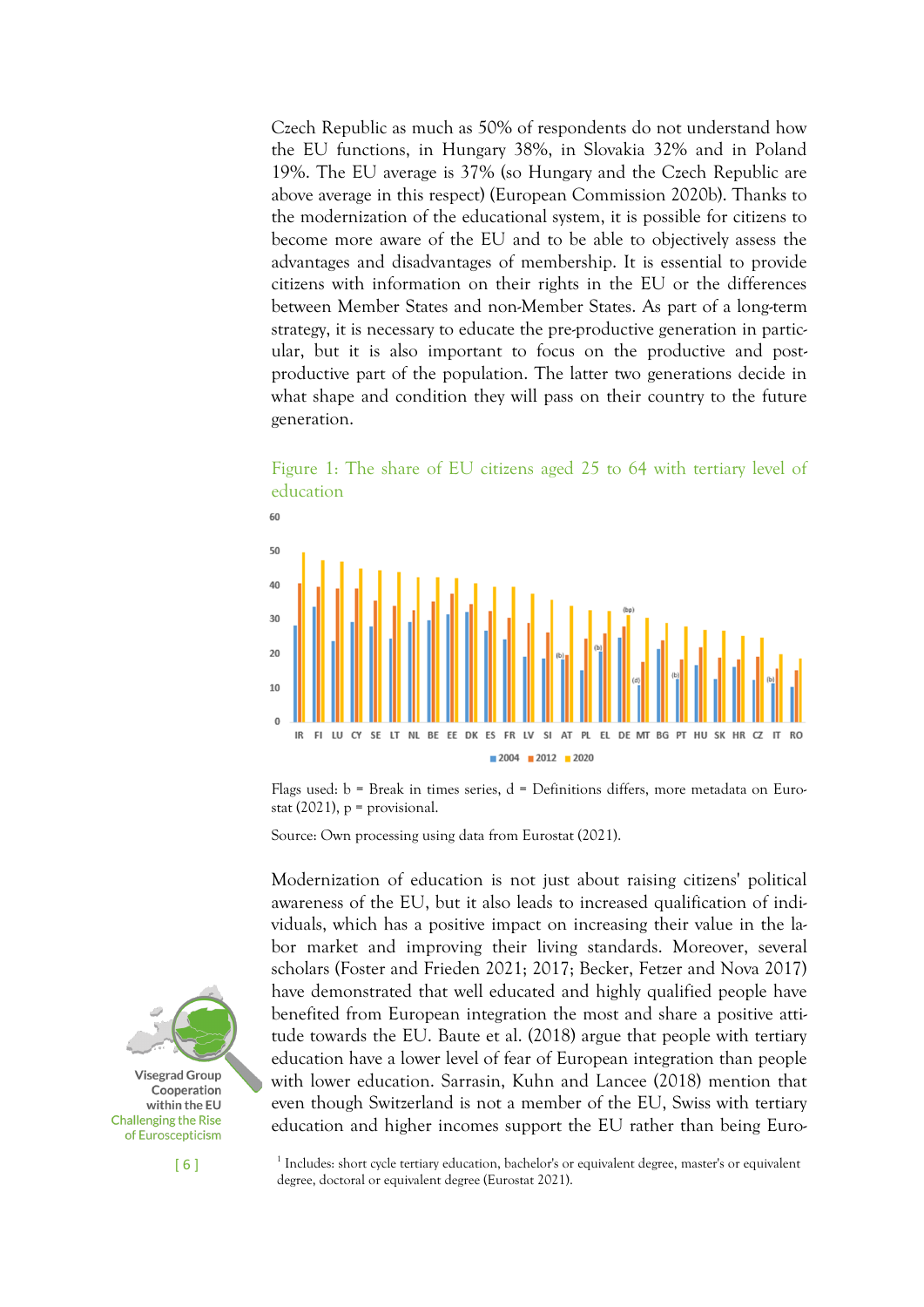sceptic. Figure 1 shows data on tertiary education<sup>1</sup> for individuals in EU countries. The V4 countries (especially Hungary, Slovakia and the Czech Republic) lag far behind. The percentage increase of individuals with tertiary education increased in Poland by 8.4% over the last 8 years (11th fastest increase from the 27th state), in Slovakia by 7.8% (13th fastest), in Hungary by 5.1% (23rd fastest) and in the Czech Republic by 5.6% (21st fastest). These numbers leave much to be desired, but political initiatives are able to bring positive change in this area.

# **Policy recommendations for the modernization of education**

Basing on the above observations, the following recommendations concerning the field of education are given. These recommendations are intended to eliminate unconstructive Euroscepticism and are aimed for both the pre-productive, productive and post-productive generations. It is specified which bodies should be responsible for implementing the individual recommendations.

Recommendations for the executives of university faculties, educational centres, the Ministry of Education and for regional and municipal authorities:

 $\Rightarrow$  Enhanced support for the activities of NGOs and think thanks focusing on international relations. Special attention should be paid to NGOs participating in informing citizens about EU activities and their rights within the EU membership, dealing with the integration of migrants from foreign countries in the country, helping domestic citizens in finding employment in the EU or organizing events aimed at learning about other nationalities and cultures. Ministries of education, university faculties, educational centres, but also municipal and regional authorities (departments dealing with education and culture) should help NGOs in promoting their activities or provide facilities for events. Better promotion increases the chances for NGOs to contact potential sponsors that would help the very operations of these organizations. Similar support should be offered to think tanks involved in informing society about international relations.



Recommendations for the executives of NGOs and think tanks (cooperating in the field of international relations), primary and secondary schools of university faculties:

 $\Rightarrow$  The solutions offered by think tanks to the government should not be theoretical, but practically tangible. Yet their success depends on the willingness of governments to listen to them, especially when these include populists and Eurosceptics. It is therefore important that think tanks build their reputation and status among the citizens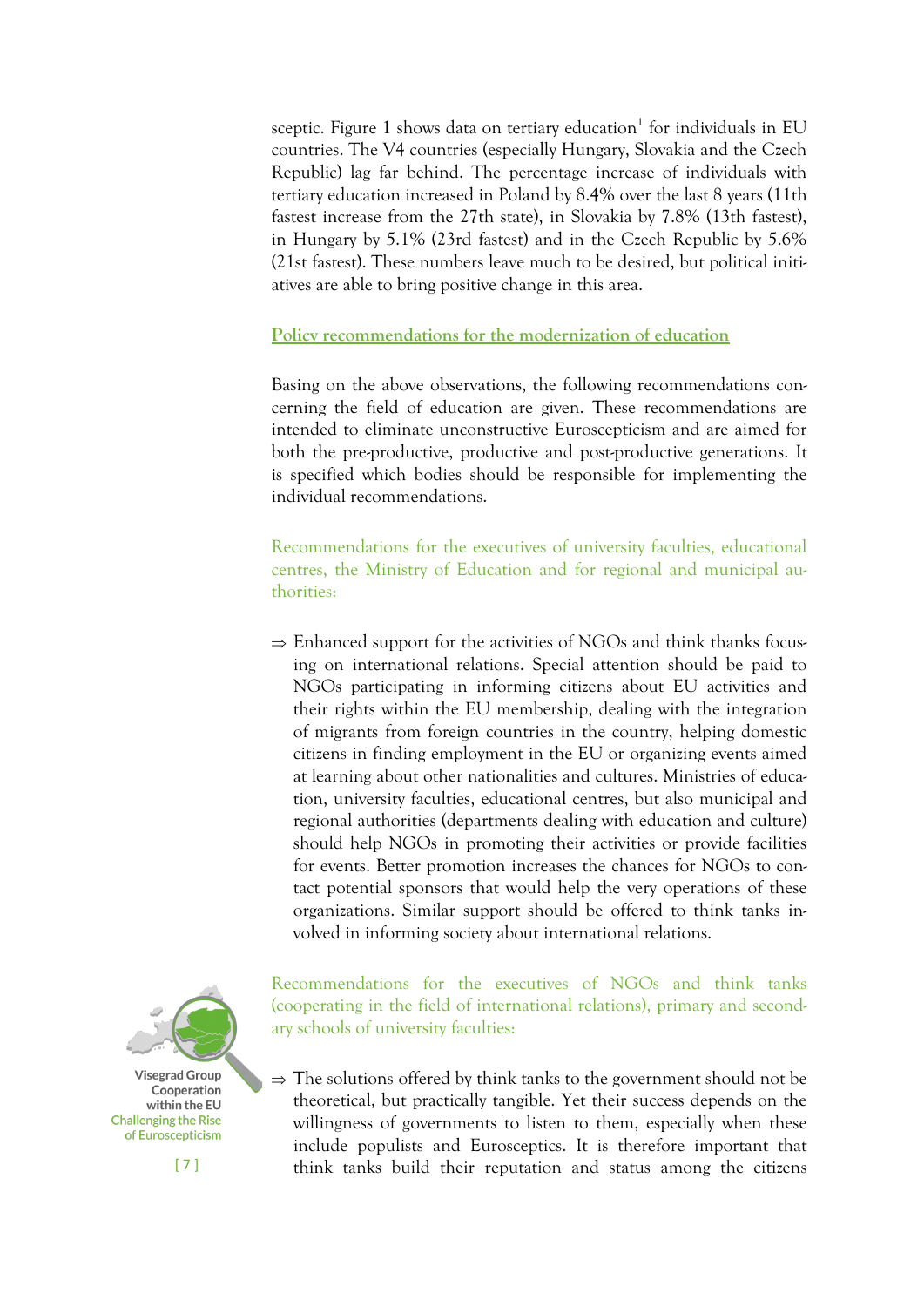themselves, for example through broad public relations, open presentation of their results through the media or by holding educational events for the general public. Think tanks should strive to offer the general public free access to their work (like establishing online libraries or publishing magazines easily accessible to the general public). It is also important that they cooperate with the scientific community and school teachers. Thus they can take advantage of the findings of academics when writing specific recommendations that are addressed to the government.

- $\Rightarrow$  Think tanks and NGOs accompanied with academics, local governments or private businesses, should organize educational happenings for the general public, focusing on the following topics: EU media literacy, citizens' rights in EU membership, EU activities and policies. Even students at the universities should be motivated to create their own think tanks in order to contribute to the awareness of society.
- $\Rightarrow$  Primary and secondary school directors should work with academics, think tanks and NGOs to train teachers associated with their schools. These trainings, summer training camps for example, should concentrate on informing primary and secondary school teachers of a modernized form of teaching such subjects as history, law and civics. Teachers should understand that the teaching style should not be based primarily on mere spoken interpretation of data, but on simulations (e.g. specific historical events or legal actions of government institutions), games (the possibility of involving applications such as Kahoot or escape games). Teachers should use authentic video footage to teach pupils and make classes more engaging (e.g. to explain and compare the values of totalitarian and democratic regimes it is useful to introduce pupils to video interviews with citizens who have experienced both regimes and with political prisoners imprisoned in uranium mines). As part of teaching, students should also create study projects and work with sources other than their textbooks (e.g., professional articles, historical and biographical books and films, museums). Teachers of history, law and civics should be able to draw their students into the story itself (e.g. pupils should try out the adoption process of legislation in the EU institutions or be able to imagine the standard of living of citizens and the political and legal conditions of the time in the territory, using authentic images and their correct interpretation by the teacher).



Recommendations for ministries of education, management of primary and secondary schools, and national pedagogical institutes:

 $\Rightarrow$  Introduction to the subject of media literacy and critical thinking. This subject could have a positive effect on the development of constructive critical thinking. In primary schools, pupils should have an

[ 8 ]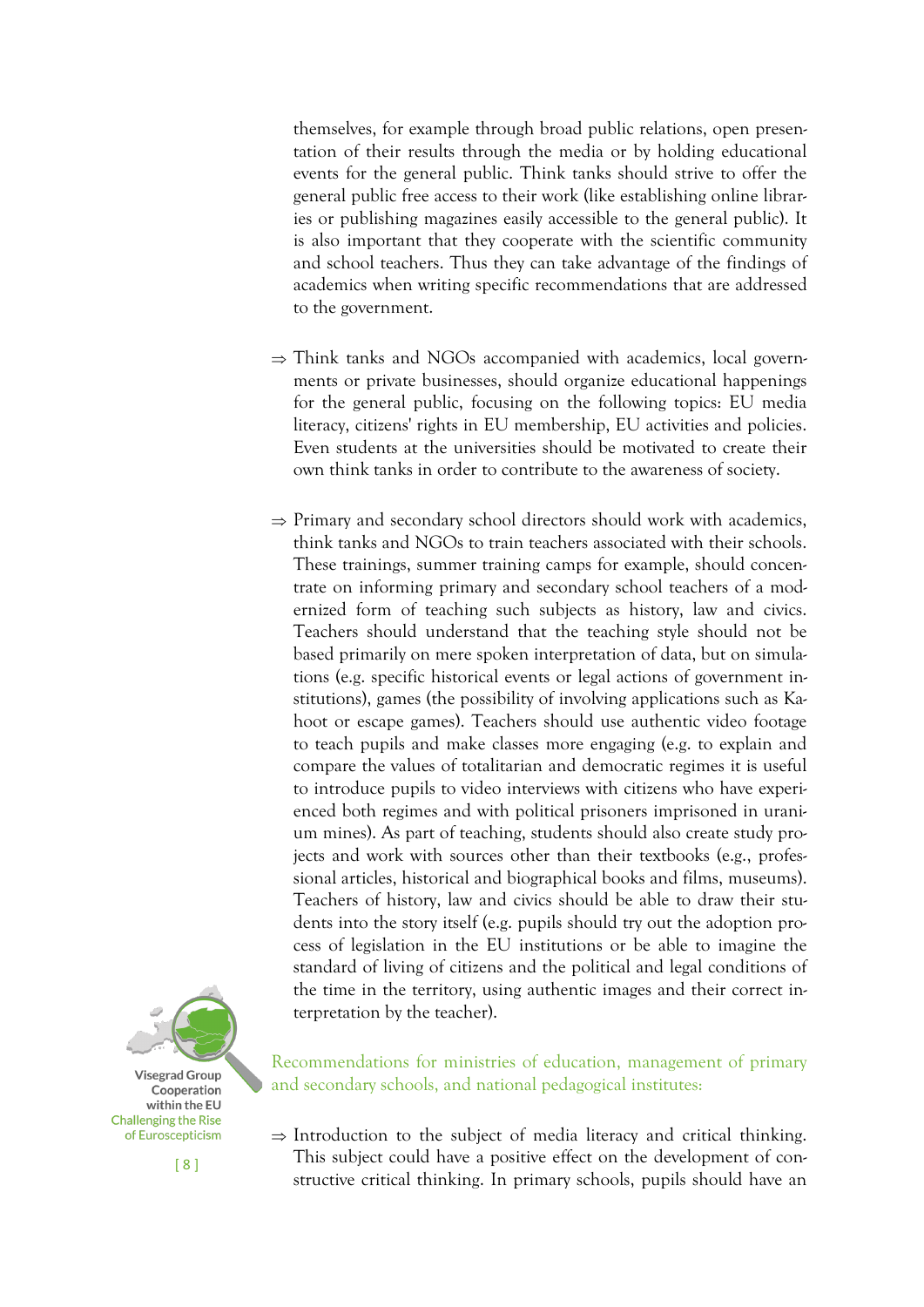overview of where they can find objective information and how to identify misinformation. Pupils should be given the ability to search for important information on the subjects they are learning at the school (working with Internet resources). Pupils should also be instructed on dangerous and disinformation websites as well as introduced to cyber security. Students in high schools should be acquainted in depth with the different types of media and with how they can verify the information. The content of this subject in secondary schools should also include work with social networks (safety instructions).

- $\Rightarrow$  Modernization of history teaching ought to imply concentrating on modern history. The structure of history teaching should change in such a way that students will not only master the legacy of national struggles in Europe, but also the joint efforts of nations to establish human rights and democracy (Stiglitz 2017). Regarding EU-related teaching, there is a need to set up clearly specific uniform curricula, as the European Parliament (2015) noted that this content of teaching is inconsistent across Member States. Moreover, history teaching should not only focus on periods such as prehistory, Antiquity, the Middle Ages, the modern age and early modern times finishing with end of World War II, but should also include the curriculum associated with the second half of the twentieth century and the beginning of the 21st century. The content of the course should be supplemented by the period after World War II, the developmental stages of the EU (from the 1950s to the present). Modernization should concern both primary and secondary schools (in secondary schools the subject matter should be discussed in more detail).
- $\Rightarrow$  Modernization of civic education. The subject should present the fundamental values enshrined in Article 2 of the Treaty on European Union (respect for human dignity, freedom, democracy, equality, the rule of law and respect for human rights, including the rights of minorities). Teachers should also present, for comparison, the values that characterize totalitarianism (e.g., press censorship, autocratic government, state slavery). The modernization of civic education should concern primary schools.
- **Visegrad Group** Cooperation within the EU **Challenging the Rise** of Euroscepticism

[ 9 ]

 $\Rightarrow$  Modernization of the subject of law in secondary schools (this point follows on from the previous point). The subject of law should be enriched by an interpretation concerning fundamental rights in the EU (functioning of EU institutions). Students should be introduced to the rights of a citizen of a Member State, the competences of the Member States and the individual EU institutions (European Commission, European Parliament, European Council, EU Council and European Court of Justice) and how a citizen of a Member State can participate in EU policies. Students should pay more attention to this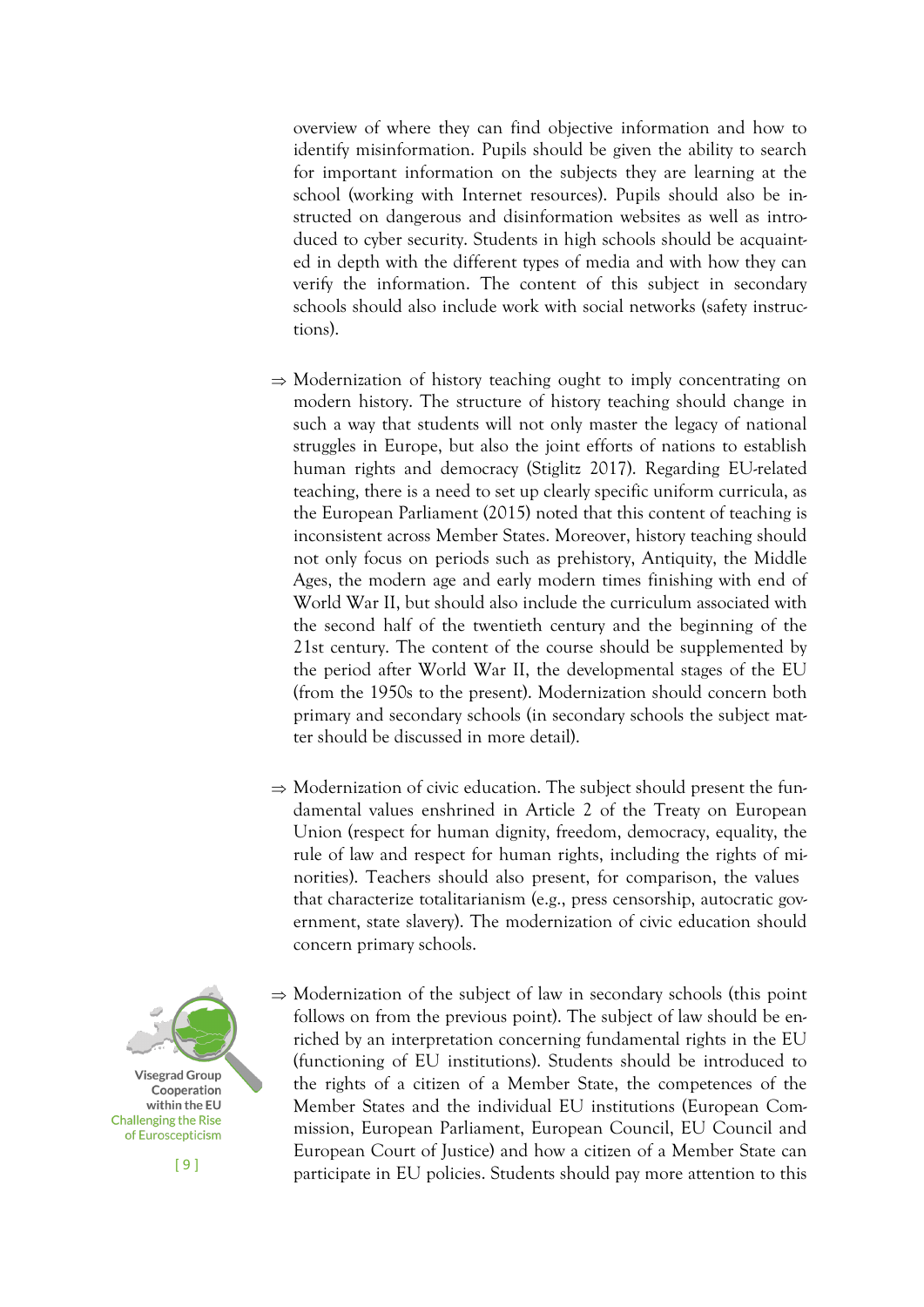topic in their studies at universities (e.g. in fields such as international relations or international law).

 $\Rightarrow$  Specifically targeted subjects in secondary schools should be developed in English (e.g. human migrations). This activity will achieve an increased quality of teaching in English (so the curriculum will not only include a separate subject of English) and at the same time students will be more motivated to integrate within the European community - that should increase their interest in foreign languages and international issues.

Recommendations for the executives of primary and secondary schools being interested in using the financing of development activities from the Erasmus+ program:

 $\Rightarrow$  The importance of Erasmus+ and support for teaching in English. In secondary and primary schools, pupils and teachers should be involved in cross-border mobility in Erasmus+ framework. After returning from abroad, students should share their knowledge from abroad (school events attended by students, representing the cultures and customs of foreign countries to the audience, which would create positive impact on the erudition of students and the public). Crossborder mobility also improves the competences of teachers, for example in foreign language teaching, as well as in the exchange of knowhow and teaching experience thus increasing their capabilities and skills.

# Recommendations for the executives of secondary schools and university faculties:

 $\Rightarrow$  Secondary schools should work in close cooperation with universities. High school directors should be open about the offers of university professors as well as students to organize lectures related to basic topics such as: modern history, EU law, media literacy or current global issues. This activity should be presented to university students as a recognized internship in their university studies (not only will they contribute to awareness at lower education, but they will also consolidate their information gathered during their studies, presentation skills and self-confidence).



 $[10]$ 

# Recommendations for regional and municipal authorities:

 $\Rightarrow$  Interactive museums. Through multimedia elements, the museum visitor can be better captured than an organized tour led by a trained guide. The trend of the 21st century is audio-visual solutions in connection with haptics. With this technological solution, it is possible to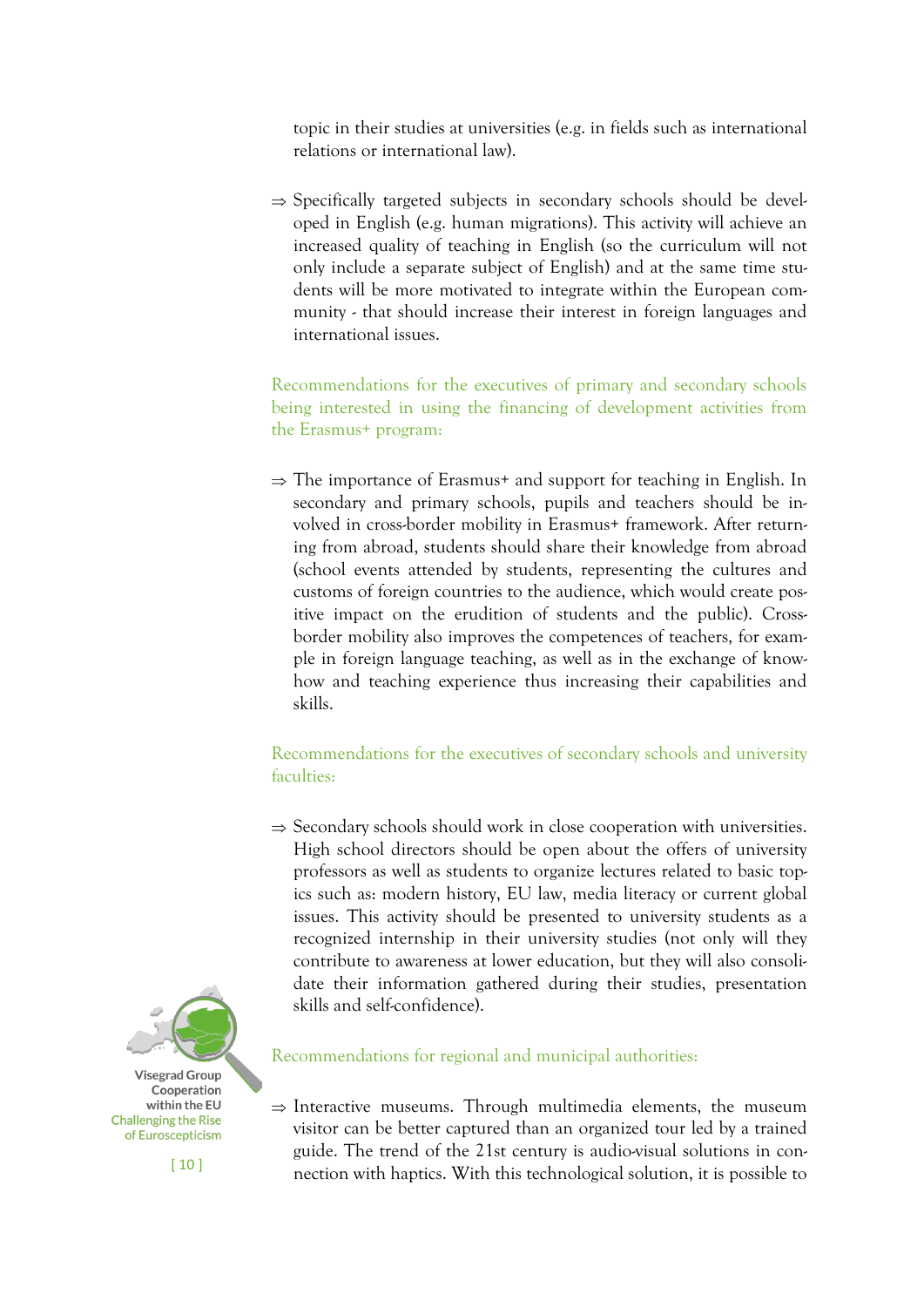present information about modern history so that it arouses the visitor's emotions and perfectly draws him into the story. In any case, it is necessary to regularly update the content (information) that would be presented to visitors - here we offer cooperation with think-thanks, NGOs, and universities. To implement this recommendation, it is possible to apply for co-financing from the European Regional Development Fund.

#### **References**

Aktuálně.cz (2021) Stejná minimální mzda v celé EU. Změna u té české by byla radikální, bojí se firmy. Aktuálně.cz. Economia [cit. 2021-7-26]. Available: https:// zpravy.aktualne.cz/ekonomika/evropska-unie-chce-sjednotit-vyse-minimalnich-mezdzmena-u-t/r~266b2c38e4b011eb878fac1f6b220ee8/

Baute, Sharon, Bart Meuleman, Koen Abts and Marc Swyngedouw (2018) European integration as a threat to social security: Another source of Euroscepticism? European Union Politics, 19(2), p. 209-232. doi:10.1177/1465116517749769

Becker, Sascha, Thiemo Fetzer and Dennis Novy (2017) Who voted for Brexit? A comprehensive district-level analysis. Economic Policy, 32(92), p. 601-650. doi:10.1093/ epolic/eix012

Buštíková, Lenka and Petra Guasti (2019) The State as a Firm: Understanding the Autocratic Roots of Technocratic Populism. East European Politics and Societies: and Cultures, 33(2), p. 302-330. doi:10.1177/0888325418791723

Císař, Ondřej (2019) Sociolog Císař: "Říkat dnes, že měl volič v roce 2017 vědět, do jakých problémů se dostane Andrej Babiš v roce 2019, je naprostý nesmysl". Sociologický ústav AV ČR [cit. 2021-8-17]. Available from: https://www.soc.cas.cz/aktualita/ sociolog-cisar-rikat-dnes-ze-mel-volic-v-roce-2017-vedet-do-jakych-problemu-se-dostane

ČTK and Aktuálně.cz (2021) Agrofert nemá nárok na dotace, potvrdil Brusel. Dodržuji zákony, reaguje Babiš. Aktuálně.cz. Economia [cit. 2021-9-18]. Available: https:// zpravy.aktualne.cz/domaci/babis-je-ve-stretu-zajmu-agrofert-nema-narok-na-dotace-rika/ r~b6dd5934a46511eba4560cc47ab5f122/

ČTK (2020) Maďarsko a Polsko by se do Evropské unie nyní nedostaly, tvrdí kandidát na předsedu CDU Merz. iRozhlas. Český rozhlas [cit. 2021-8-2]. Available: https:// www.irozhlas.cz/zpravy-svet/friedrich-merz-o-madarsku-a-polsku-v-eu-a-nord-stream-2\_2012081801\_btk

ČT24 (2021) Evropská komise zahájila řízení proti Maďarsku a Polsku kvůli omezování práv sexuálních menšin. Česká televize [cit. 2021-8-5]. Available: https:// ct24.ceskatelevize.cz/svet/3340936-evropska-komise-zahajila-rizeni-proti-madarsku-apolsku-kvuli-omezovani-prav-sexualnich

Danics, Štefan and Ladislava Tejchmanová (2017) Extremismus, radikalismus, populismus a euroskepticismus. Vydání I. Praha: Univerzita Jana Amose Komenského Praha.

European Commission (2021a) Standard Eurobarometer 94 Winter 2020-2021: Public opinion in the European Union. Brussels: European Union [cit. 2021-8-1]. Available: https://europa.eu/eurobarometer/surveys/detail/2355

European Commission (2021b) Standard Eurobarometer 94 Winter 2020-2021: Euro-



 $[11]$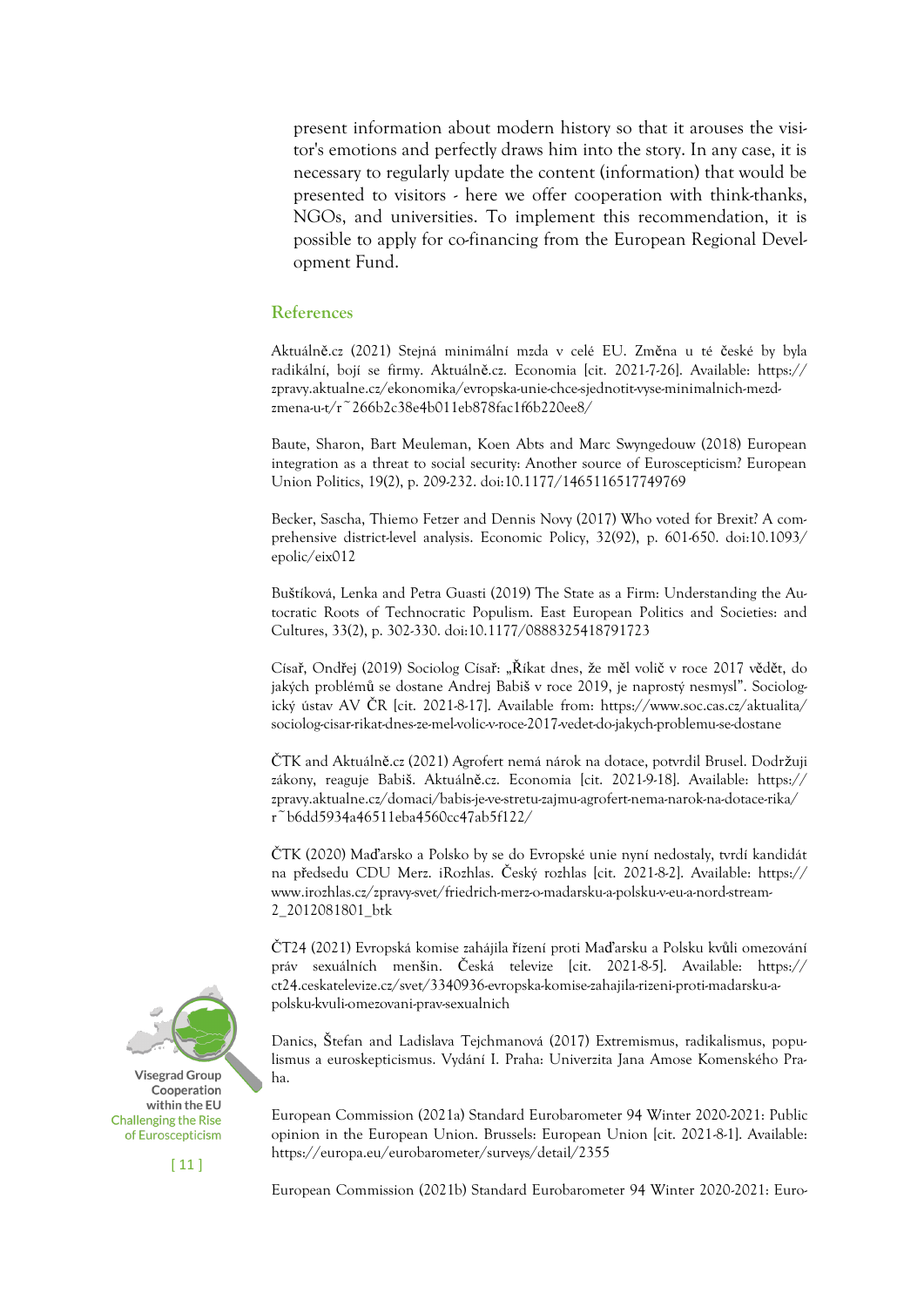peans' opinions about the European Union's priorities. Brussels: European Union [cit. 2021-8-3]. Available: https://europa.eu/eurobarometer/surveys/detail/2355

European Commission (2020a) EU spending and revenue. [cit. 2021-7-26]. Available: https://ec.europa.eu/info/strategy/eu-budget/long-term-eu-budget/2014-2020/ spending-and-revenue\_en

European Commission (2020b) Standard Eurobarometer 93 Summer 2020: Public opinion in the European Union. [cit. 2021-7-20]. Available: https://ec.europa.eu/ commfrontoffice/publicopinion.

European Commission (2015) Standard Eurobarometer 83 Spring 2015: Public opinion in the European Union. Brussels: European Union [cit. 2021-8-1]. Available: http://ec.europa.eu/public\_opinion/index\_en.htm

European Commission (2011) Eurobarometer 74 Autumn 2010: Public opinion in the European Union. Brussels: European Union [cit. 2021-8-1]. Available: http:// ec.europa.eu/public\_opinion/index\_en.htm

Eurostat (2021) Population by educational attainment level, sex and age (%). Eurostat database. [cit. 2021-8-4].

European Parliament (2015) Návrh usnesení Evropského parlamentu. Available: https://www.europarl.europa.eu/doceo/document/A-8-2016-0021\_CS.html#title1

Foster, Chase and Jeffry Frieden (2021) Economic determinants of public support for European integration, 1995–2018. European Union Politics, 22(2), p. 266-292. doi:10.1177/1465116521994181

Foster, Chase and Jeffry Frieden (2017) Crisis of trust: Socio-economic determinants of Europeans' confidence in government. European Union Politics, 18(4), p. 511-535. doi:10.1177/1465116517723499

Fox, Benjamin (2018) Seeking answers to euroscepticism. Euractiv Media Network [cit. 2021-7-18]. Available: https://www.euractiv.com/section/future-eu/news/seekinganswers-to-euroscepticism/?

utm\_term=Autofeed&utm\_campaign=Echobox&utm\_medium=Social&utm\_source=T witter#link\_time=1518159855

Griffen, Scott (2020) Hungary: a lesson in media control. British Journalism Review, 31(1), p. 57-62. doi:10.1177/0956474820910071

Heller, Maria, Tamás Kohut and Borbála Kriza (2013) Reflecting a morose political climate: EU polity contestation in Hungary. In: Contesting Europe. Exploring Euroscepticism in Online Media. Eds.: Pieter De Wilde, Asimina Michailidou and Hans-Jörg Trenz. ECPR, p. 119-121.

Jirák, Jan and Barbara Köpplová (2020) Advantages and problems of a liberal democratic media model. Media and politics in the Czech Republic. In: Czech Democracy in Crisis. Eds.: Astrid Lorenz and Hana Formánková. London: Palgrave Macmillan, p. 157 -178.

Kaniok, Petr (2011) Statická, či dynamická Unie Euroskepticismus a vnitřní legitimita evropské integrace. Mezinárodní vztahy, 47(4): p. 78-93.

Khaled, Yasmien (2019) Identity and Nationalism in Euroscepticism: Does a strong national identity inevitably cause a weak European identity? European Student Think Tank [cit. 2021-8-25]. Available: https://esthinktank.com/2019/11/02/identity-and-



 $\lceil 12 \rceil$